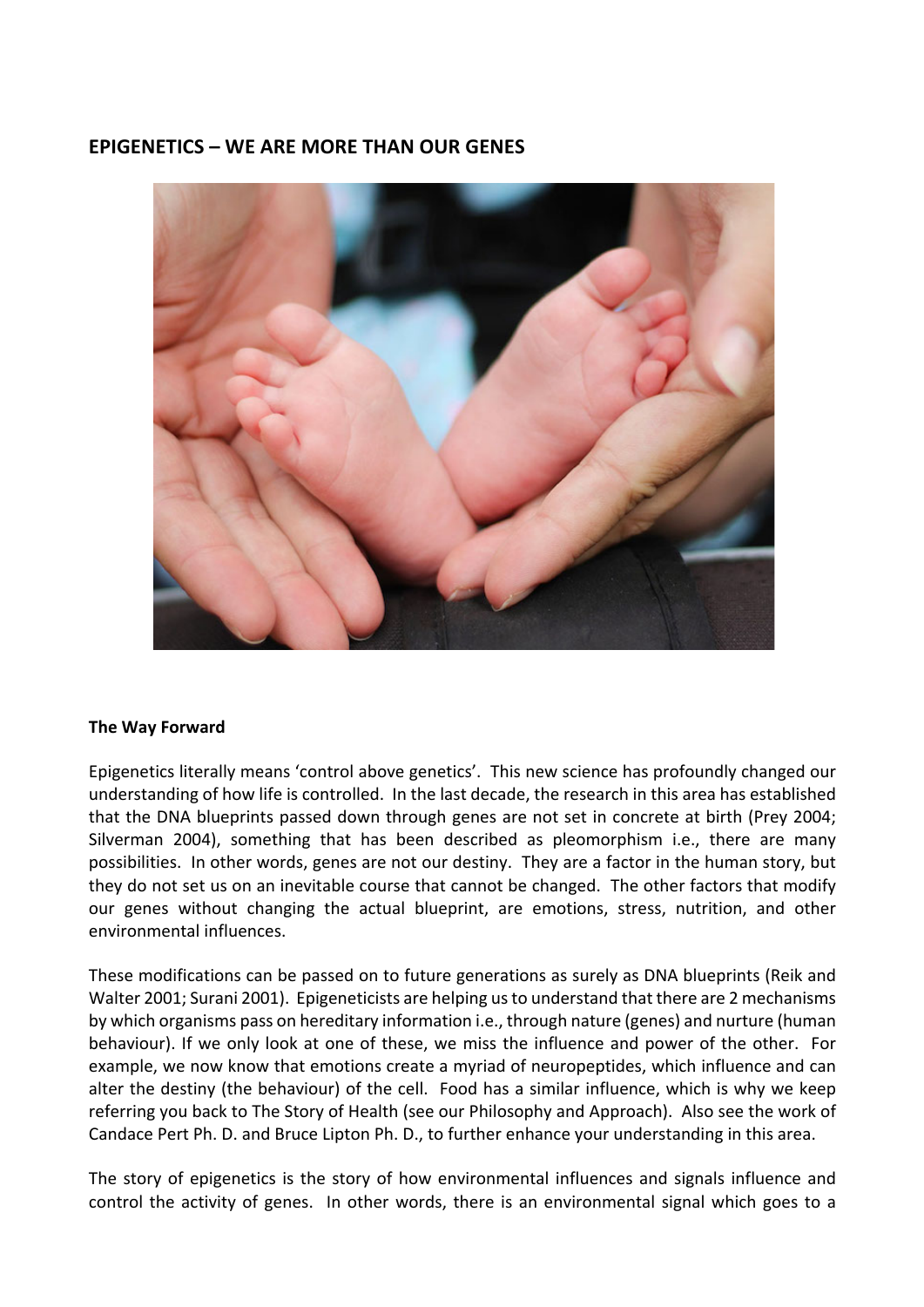regulatory protein (which directs the activity of genes) and only then does it go to the DNA (which represents the cells' long-term memory) and the RNA (which is the active memory). The end product is a protein (proteins are the driving force of the human organism – our bodies are literally protein machines). So, everything taking place within the body depends on the protein interactions (it takes over 100,000 different types of protein to keep us alive).

All of this is really helping us to see that we can no longer use genes to explain why we are at the top of the evolutionary ladder, because if we were to look at ourselves purely in genetic terms, the results of genome projects show that humans have roughly the same number of genes as rodents! (Blaxter 2003, Celniker et al 2002). And yet the differences in our capacities are there for us all to see. Other genome projects have also highlighted this important truth, when it was expected that it would take at least 120,000 genes to manage all aspects of human physiology and function, geneticists, in fact, found that the entire human genome consists of approximately 25,000 genes (Pennisi 2003; Pearson 2003; Goodman 2003). So, you can see there are other factors at play.

## **Our Programming Really Matters – Even Before We Are Born**

You will have gleaned from our philosophy and approach that we have a holistic and integrative approach and some of our pre-occupation with the past exists because we know that we are all byproducts of our pasts. In some quarters of the psychotherapeutic movement, the role and relevance of the past is considered to be out-dated and inconsequential. We would want to stress that looking to the past for its own sake or treating it as a self-indulgent pastime, is not only unhelpful but selflimiting. However, to understand the role the past plays is crucial - and the new face of biology is bearing testimony to that. The latest research is showing us that parents act as genetic engineers, and this process begins even before conception.

In the final stages of egg and sperm maturation, a process called genomic imprinting adjusts the activity of specific groups of genes that will go on to shape the character of the child yet to be conceived (Surani 2001; Reik and Walter 2001). This research suggests that what is going on in the lives of parents during the process of genomic imprinting has a profound influence on the mind and body of their child. Which is why the work of Verney and Weintraub (2002) has helped state what many of us would consider to be obvious, which is that parents do better when living in a calm and stable environment supported by family and friends and free of addictions.

The developing child receives far more than nutrients from the mother's blood. Along with nutrients the foetus absorbs excess cortisol (a stress hormone) if the mother is chronically stressed. As the stress hormones pass through the placenta the distribution of blood flow in the foetus alters, which in turn affects the developing child's physiology. A good example of this is the fact that excess cortisol switches the mother's and the foetus's system from a growth state to a protective posture, which at the time of foetal development is psychologically and emotionally restrictive. This puts the foetus in a state of anxiety and hyper-vigilance, hardly a desirable position for an unborn child. The nephron cells, which are involved in the regulating of body salt and the control of blood pressure, are equally handicapped by excess cortisol (Lesage, et al, 2004; Christensen 2000, Arnsten 1998; Leutwyler 1998; Sapolsky 1997; Sandman, et al, 1994). This is just one example of how a biological chemical can affect the growth and development of the child, even before birth. Once the child is then born, the stakes are raised even further.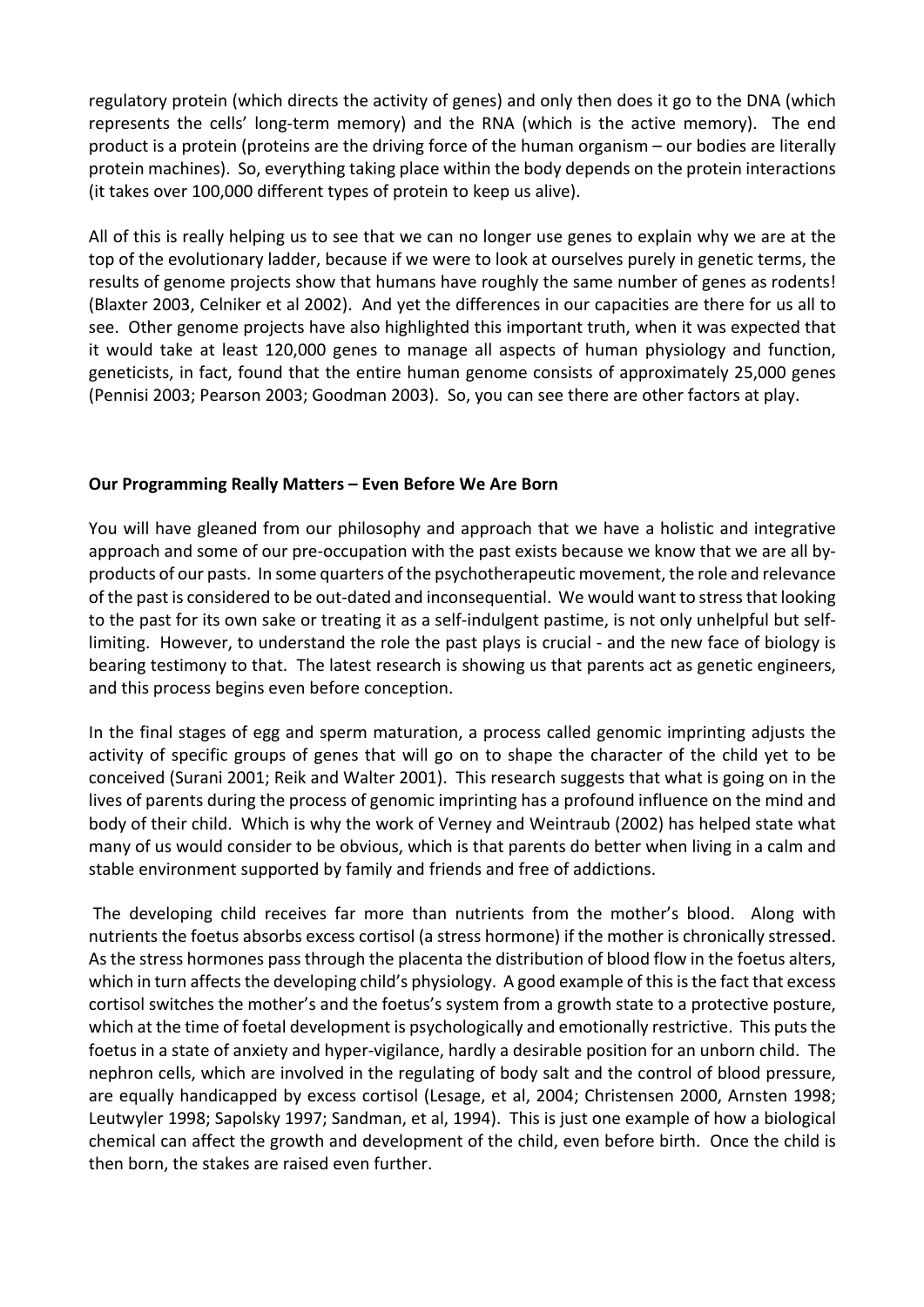## **The Relevance of The Past to The Present**

Mendizza and Pearce (2001) concluded that children need parents who can playfully foster their curiosity and creativity in order to encourage the 'wonder' that accompanies their children into the world. If we are to bring the best out of our human potential, then what we are doing to our children really matters. We are all a result of our nurturing. Mary Carlson, a neurobiologist, famous for the work she did with the Romanian orphans, concluded that the lack of touching and attention severely stunted the children's growth and adversely affected their behaviour. Her research showed that the more stressed a child was the more cortisol was found in the blood, and the worse the outcome for the child (see The 3 'A's and Child Centred Awareness – Reach resources).

There is an enormous body of evidence underlining the importance of touch and social contact. What we can conclude so far is that those subject to such conditions have abnormal stress profiles and are therefore more likely to become violent sociopaths (Prescott 1996). So, the growing brain of a young child depends heavily on the social and emotional context in which it lives. These experiences influence the expression of genes, which in turn determine how neurons in the brain connect to one another, creating the neuronal pathways that give rise to our mental tendencies (Rita Carter 2001). And so, what happens to us in the past is indeed relevant to the present and understanding this can help us reclaim the now. If we are to understand that much of what has influenced the way we perceive ourselves has been passed down through various 'filters of perception', and have often been imbibed as the 'truth', we may as adults choose to scrutinise and analyse our beliefs more thoroughly, to see if what we are bound by does indeed reflect who we are and where we are striving to go. It's vital to reclaim our self-awareness, to sit back on the thrown of our consciousness. Our lives only belong to us when we exercise the gift of choice and free will.

### **The Ghost in The Machine?**

Could it be the 'ghost in the machine' that Descartes referred to, the soul, a spiritual force that transcends matter and yet brings its presence to bear on the way human atoms and molecules behave? This is a question that epigenetics does not provide any conclusive answers to, but it certainly is inviting us to look at what is really going on in the universe at a much more subtle and invisible level. It is helping us to break free of the notion that our DNA, in other words our genetics, is responsible for all of human life. We, at Reach, do believe in the 'ghost in the machine', a soul, a higher self.

The amazingness of the mind-body system, we believe, points to a consciousness greater than matter. Despite the miracle of the body (matter) there is 'something' that influences and directs it. Who is it that creates the thought that instructs the brain to produce the neuropeptide (the molecule of emotion)? What is the catalyst for the millions of activities taking place simultaneously in the body? (See The Story of Light 1 & 2 – Resources page). What is the wisdom that can enable a multitude of activities to happen unconsciously whilst you're engaged in quiet, thoughtful reflection?

The magnificence of life is driven by something beautiful, and it seems to us that when 'it' is in control life is magical and wonderful, and when it is not the lottery of nightmares begins. We believe you are the ghost in the machine, the one who is reading, interpreting, and understanding these words, the one behind the eyes, listening through the ears, speaking through the mouth. The one who sits in the heart of the brain, juggling the colossal energy and phenomenal information that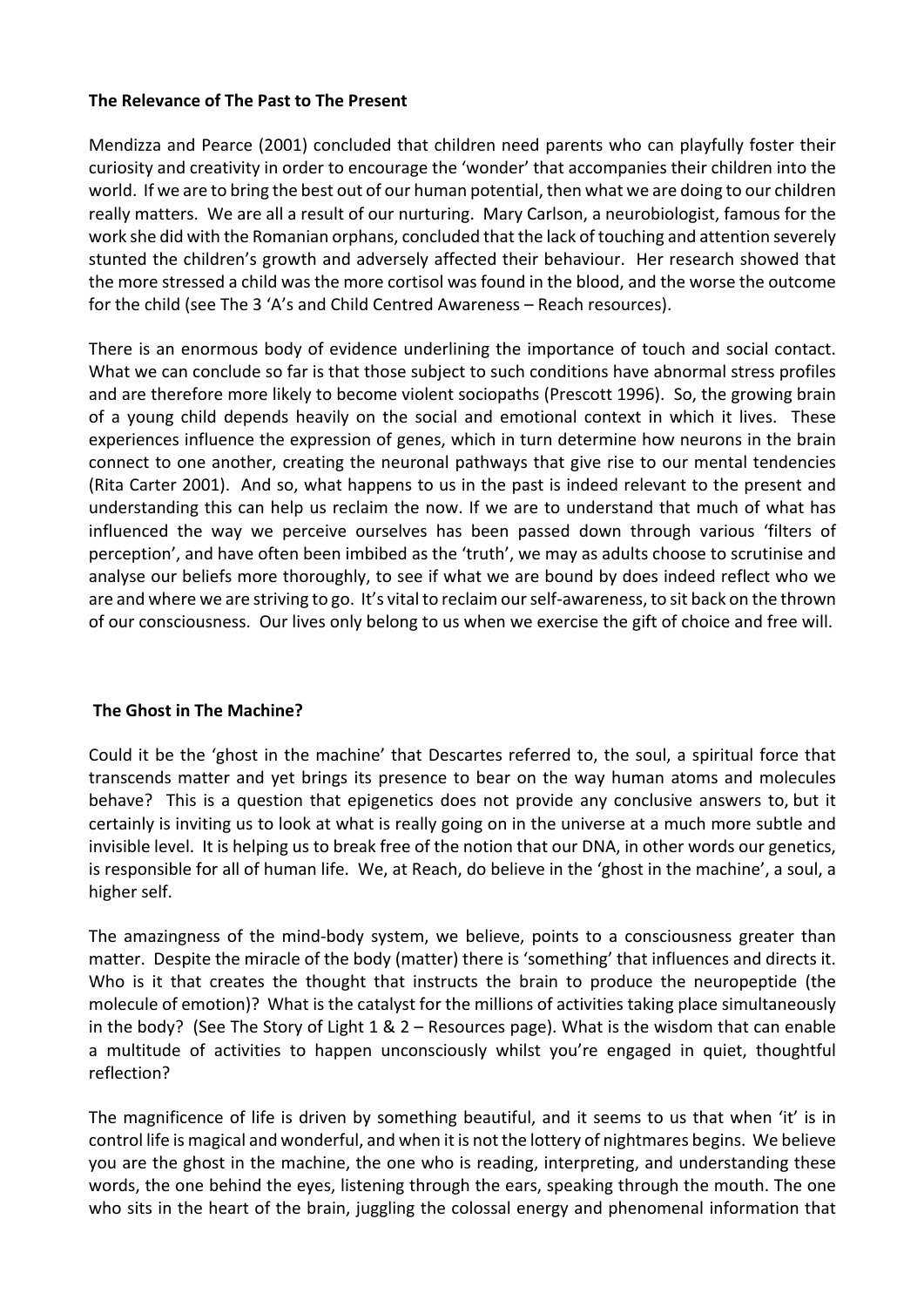makes life at all levels possible. Why not try connecting with your ghost? In other words, start listening to your heart, start honouring your truth and you may find it's not a ghost at all… It is you.

#### **Good and Bad Vibes**

You're all familiar with the idea of good and bad vibes, which really is the story of energy waves. And although this language smacks of 'new ageism', all it is really doing is explaining the truth that every atom has both negative and positive charges, coupled with a spin rate, which generates a specific vibration (Oschman 2000). As different energy fields come into contact with one another, they 'interfere' with each other's resonance. Imagine a pebble being dropped into a body of water and as the pebble collides with the water, a series of ripples is formed. Now imagine two stones being dropped at the same time into the same body of water and the ripples that they independently create come together causing something described as 'constructive interference'. This is also known as a harmonic resonance. This affect leads to a doubling of energy where the ripples 'interfere' with each other. If you now imagine 2 stones being dropped at different times, when their ripples come together, they would not be resonating at the same rate and therefore would not be in harmony. This is described as 'destructive interference', which leads to a cancelling out of energy. In destructive interference, what you have is a situation where the atoms' vibrations cause the other atoms to stop spinning (Chu 2002).

This concept of constructive interference would explain an awful lot of things when talking about good vibes and bad vibes. Clearly good vibes make us feel twice as good because we are in harmony with that thing or that person, whatever the stimulus might be. So, the marriage of those vibrations leads to 'double benefit'. Equally, when there is destructive interference, which we can call bad vibes, there is a cancelling out of energy, which may leave us feeling anything from neutral to awful. A good example of constructive interference can be found in allopathic medicine with regard to the treatment of kidney stones. Kidney stones are crystals whose atoms vibrate at specific frequencies and doctors non-invasively focus a harmonic frequency on the kidney stone. Constructive interference results when the focused energy waves interact with the atoms in the kidney stones. The kidney stones in turn vibrate so quickly that the stones explode and dissolve. The small remaining fragments can then be easily passed from the system without the excruciating pain that accompanies large stones (Lipton 2005).

So, here we can see good vibes in a conventional arena performing wonders. Could this phenomenon also explain hands-on healing, absent healing, reiki, prayer and meditation etc.? All of which are activities where the power of the mind seeks to establish a 'good' connection either with someone who may not be well, a Divine being or a pure goal of some kind, and through that good connection foster a good outcome. Is it not becoming clear that the reason these activities have some proven benefit is because they all seek to create constructive interference, which is essentially harmony, and it is at this level that all healing takes place (Hamilton 2001).

### **Are You in Control?**

So, what we have established so far is that you are the major shareholder in your life. Genes play a part but in fact it's how our genetic information interfaces with our environment that is pivotal. In other words, the choices that we make determine how our genetic story unfolds. Our choices really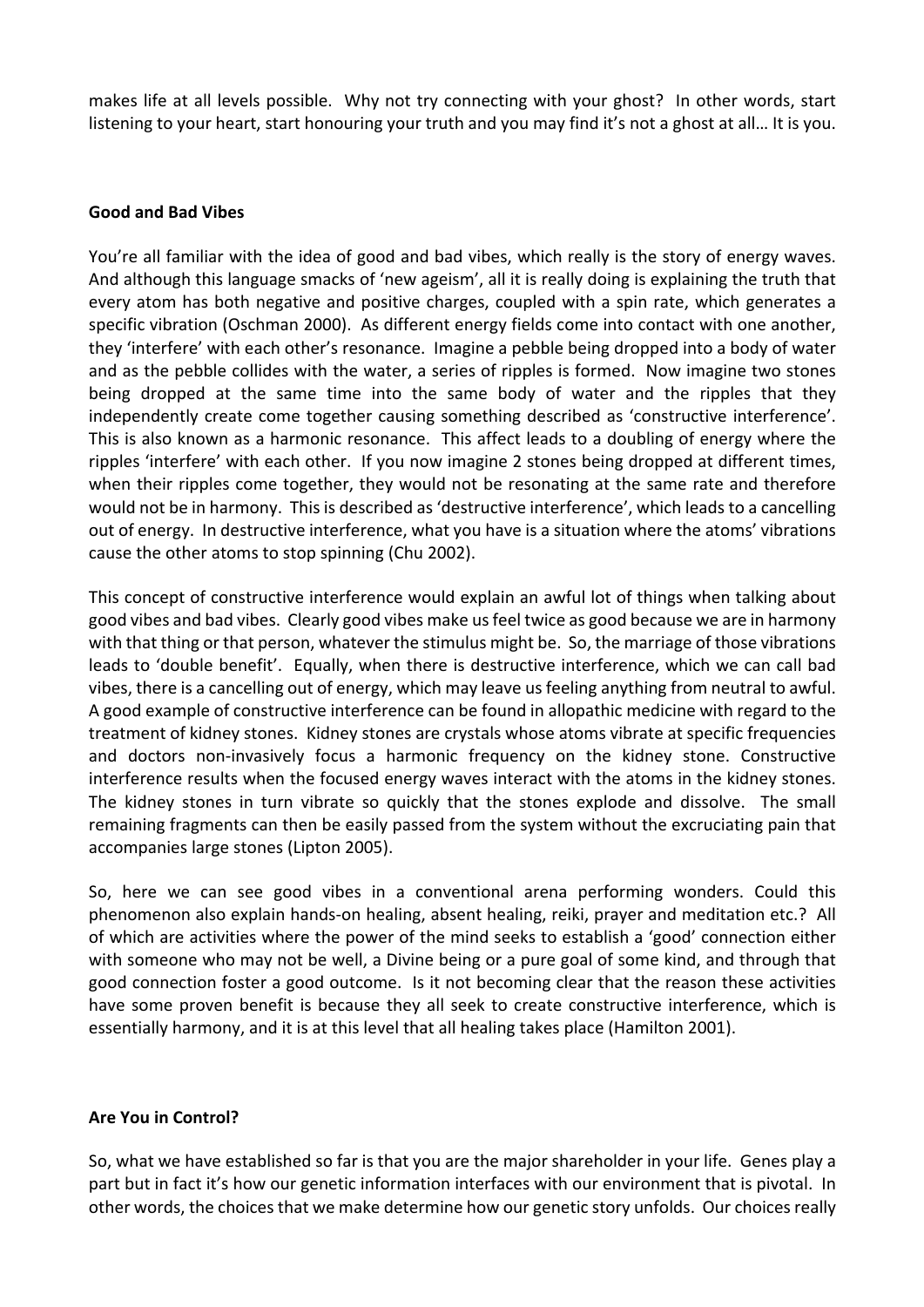matter. The chief factors that define how nature and nurture relate to one another are food and nutrition, hydration, relationships, pollution and environmental influences, upbringing and social contact, a life of meaning and purpose, just to name a few. The outdated debate about whether it's nature or nurture is well and truly buried by the expansion of our understanding through epigenetics.

A more accurate description would be nature plus nurture. We come with a set of predispositions but according to our relationship with the environment (which includes those in it) our predispositions are either diluted or accentuated. It is time to take the latest evidence and make the necessary changes in our lives. We are not victims unless we choose to be. You are the chairperson of your own board. Exercise the power and the rights that come with that position. Make the choices that will set you on a better course. In the work of Candace Pert, her research clearly demonstrates, through self-consciousness that the mind can use the brain to generate 'molecules of emotion' that are able to override the system. In other words, proper use of consciousness can bring health to an ailing mind and body. Where self-consciousness is absent the molecules of emotion (neuropeptides) that are produced, simply create dis-ease through the mind and disease in the body (Pert 1997).

We can actively choose, by becoming self-conscious, to respond differently to environmental signals. The conscious mind's capacity to override the subconscious mind's pre-programmed behaviours is the foundation of free will. The big problem we have, however, to achieve this is that so much of our programming tells us we are not worthy, we are not good enough, and because of such beliefs we are driven down destructive pathways. Unfortunately, our subconscious mind does not have discrimination. It is driven by the evidence of our past experiences (see Persuading the Body 1 & 2 – Reach resources). So, because perception i.e., what we believe about ourselves, controls biology, we are handicapped by the fact that whether these perceptions are accurate or not, they can drive us away from our potential and purpose. It is imperative that we change this (see Focusing with Faith and Miracles Are Made – Reach resources).

### **Nocebos vs Placebos**

Mahatma Gandhi said, 'Your beliefs become your thoughts, your thoughts become your words, your words become your actions, your actions become your habits, your habits become your values and your values become your destiny.' Stop and think about this before reading any further.

An enormous amount of research has been done around placebos, particularly in the area of depression. Professor Irving Kirsch (2002) found that 80% of the effect of anti-depressants could be attributed to the placebo effect. In more than half of the clinical trials, the 6 leading antidepressants did not out-perform placebo sugar pills. The placebo effect is considered to be so real that some have proposed placebo pills be the first treatment for patients with mild or moderate depression. What placebos have helped us to understand is when the mind changes it unquestionably affects our biology. It is not all in our heads. The placebo effect affects the body too (Leuchter et al 2002).

Nocebos are negative beliefs. As explained in the previous categories, our perception dictates how our biological processes act out. If you believe something to be true even if it isn't, you produce the corresponding neuropeptide. So, let's assume that 'something' makes you feel anxious. The factory of the brain is then busy producing anxious molecules, which in fact are proteins but these proteins